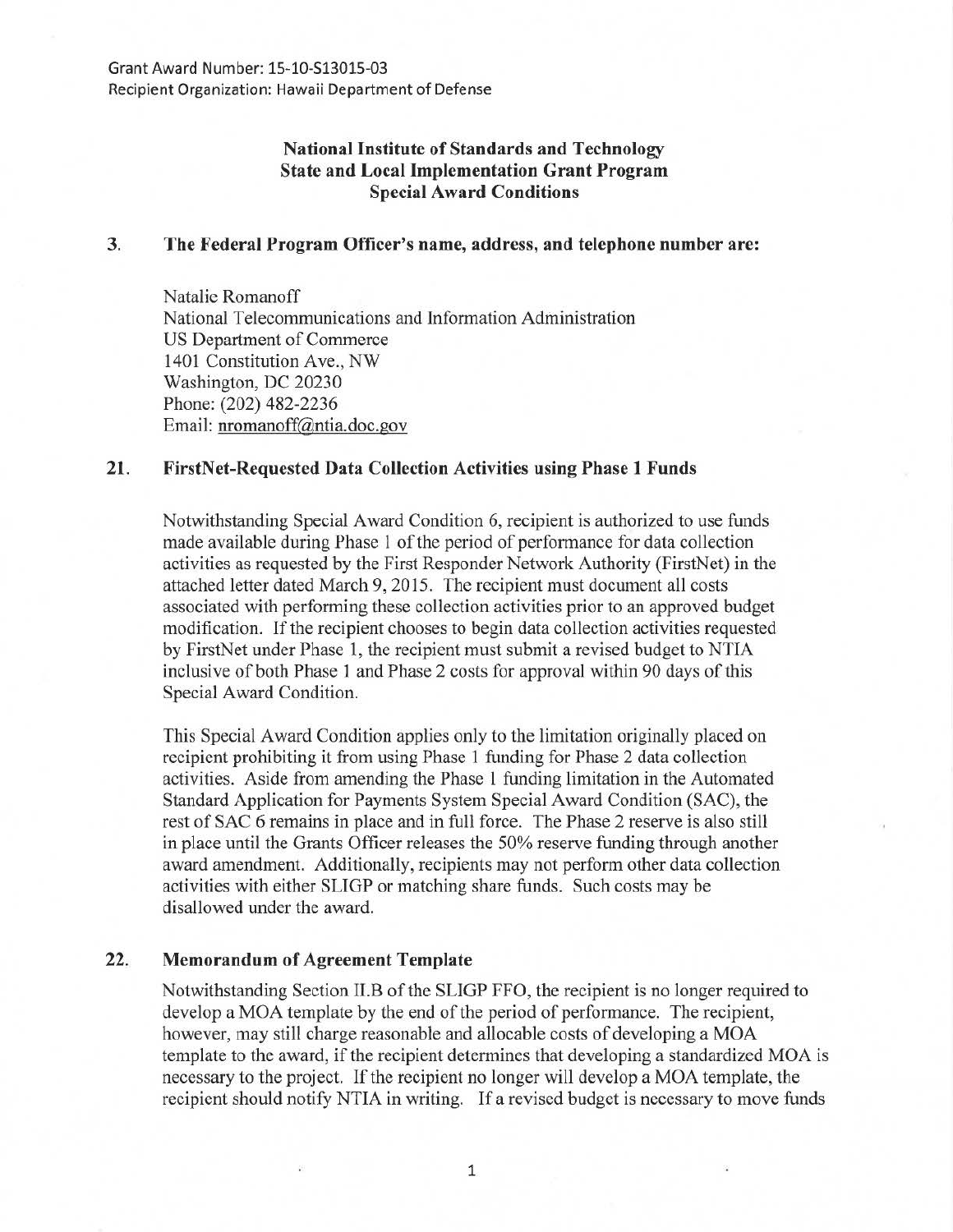# Grant Award Number: 15-1Q-S13015-03 Recipient Organization: Hawaii Department of Defense

initially budgeted for the MOA template development to another object class category, it may be done at the same time as the revised budget for FirstNet-requested data collection activities is submitted.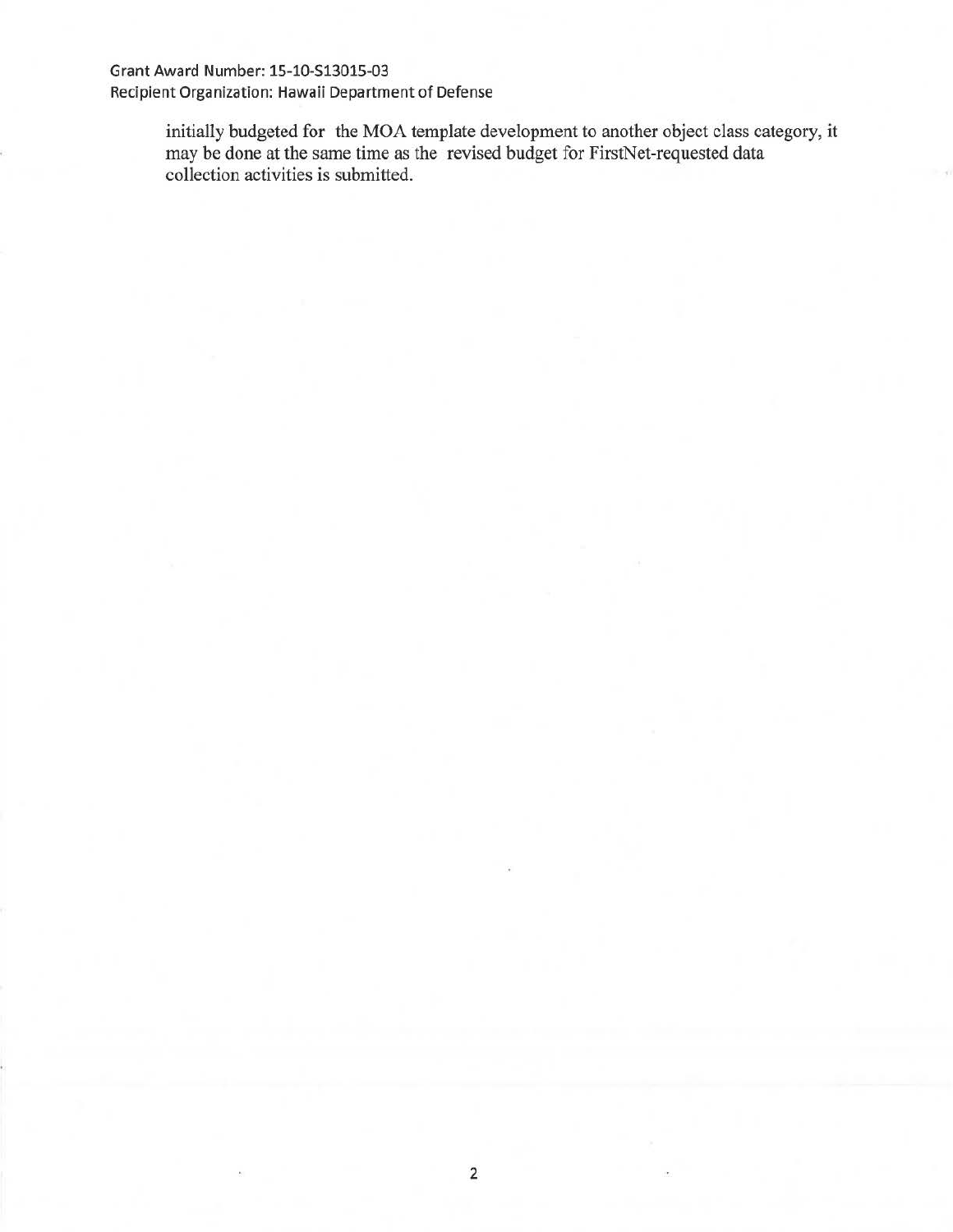

March 9, 2015

The Honorable Lawrence E. Strickling Assistant Secretary for Communications and Information U.S. Department of Commerce 1401 Constitution Avenue, N. W. Washington, D.C. 20230

RE: SLIGP Second Phase- finalized Data Collection Elements

Dear Assistant Secretary Strickling:

The First Responder Network Authority (FirstNet) has confirmed its approach to data collection for the second phase of the State and Locallmp1ementation Grant Program (SLIGP) following meetings with, and the receipt of input from, the State Single Points of Contact (SPOCs). Based on the processes and anticipated timing for the development of the Comprehensive Network Solution(s) Request for Proposal and State Plans for building, operating, and deploying the nationwide public safety broadband network, along with the feedback from many SPOCs, FirstNet has concluded that the attached data collection elements are those that would be useful for the second phase of SLIGP and will pursue accordingly.

The attached data elements are intended to maximize the collection of stakeholder inputs for FirstNet's planning process to help shape the Nationwide Public Safety Broadband Network acquisition and ultimately the State Plans that are delivered to each Governor. In particular, FirstNet will request data from the States on five general topics:

- 1) Coverage -desired coverage areas and deployment phases
- 2) Users and Operational Areas- information on potential user base and their operational areas
- 3) Capacity Planning- information on applications and data usage
- 4) Current Providers / Procurement information on current service providers, plans, and potential barriers to adoption
- 5) State Plan Decision documentation of the process and potential barriers for State Plan decision-making

I thank you for your prompt attention to this matter and, as always, look forward to our ongoing partnership on SLIGP endeavors.

Sincerely

TJ Kennedy Acting Executive Director First Responder Network Authority

 $cc$ : Stephen Fletcher, Associate Administrator for Public Safety National Telecommunications and Information Administration